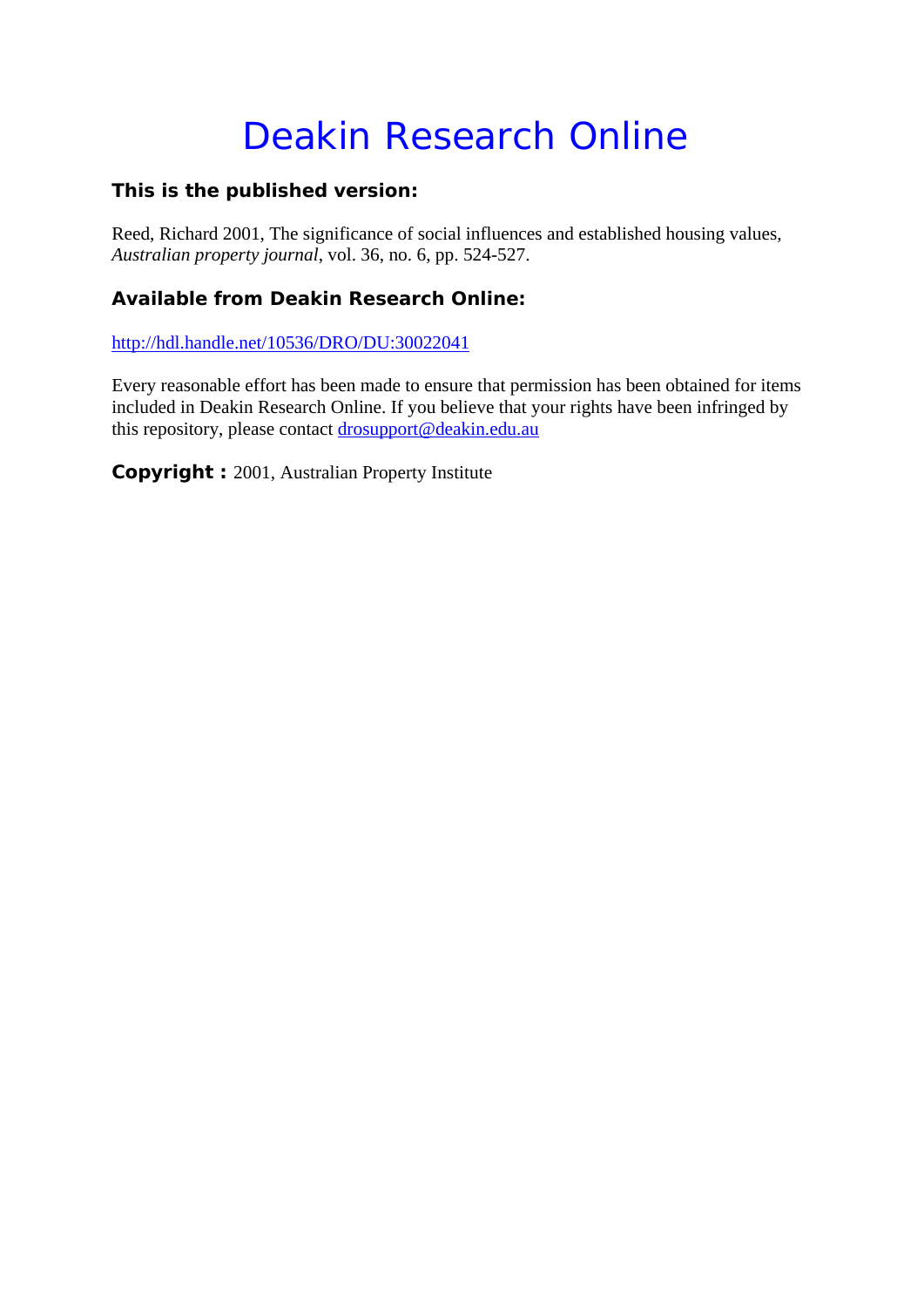Copyright of Full Text rests with the original copyright owner and, except as permitted under the Copyright Act 1968, copying this copyright material is prohibited without the pennission of the owner or its exclusive licensee or agent or by way of a licence from Copyright Agency Limited. For infonnation about such licences contact Copyright Agency Limited on (02) 93947600 (ph) or (02) 93947601 (fax)

# **API New Researcher Award**

# **The significance of social influences and established ·housing values**

### **By Richard Reed AAPI**

This is an edited version of the paper which won the author the Australian Property Institute's New Researcher Award for 2001, worth \$1,000.

### **Abstract**

Investment in housing represents the largest single source of wealth for individuals and has an important role in the macro economy. Traditional economic indicators cannot always observe the degree of purchaser and vendor willingness and therefore consideration should also be given to characteristics of buyers and sellers in the marketplace. This study draws the disciplines of housing research and demography closer and looks to social indicators for an insight into residential housing markets.

The research analysed changes in the value of established residential house prices in Brisbane and the influence of variations in social structure on a longitudinal time series basis. Results confirmed the existence of strong linkages between social constructs and established house prices. While it is acknowledged that established house values are significantly influenced by externa! economic and political factors, this research confirmed that serious consideration must also be given to social factors and demographic variables.

DESPITE the range of potential applications. the use of demographic information has been predominantly restricted· to household population forecasts considered essential when estimating future demand in a given area for which the demographic data is ideally suited (Runnels, 1989).

I

However when property valuers and analysts are looking towards the future in relation to housing and investment, demographic statistics are increasingly acknowledged for their significant contribution towards an indepth understanding (Hill & Petersen, 1994). For example, statistics concerning income levels are extremely useful for comparing different life-cycle stages including the formation, maturing and dissolving of the traditional family (ABS, 6523.0, 1999).

Acknowledging and rationalising the high level of neglect on the two fields of housing research and demography collectively known as 'housing demography', Myers (1990) concluded the absence of combined studies is primarily due to (a) the division of separate agendas between these two fields of research

and/or (b) limitations in data availability and analysis. This study addresses these obstacles and makes a real and worthwhile contribution to the combined field of social area analysis and housing research.

This research analyses changes in the value of established residential house prices in Brisbane, Australia, and the influence of variations in social structure on a longitudinal time series basis. It is primarily concerned with three important cross-sectional variables: location, time and human behaviour. Changes in spatial patterns and property values for established residential housing are analysed for Brisbane from 1976 to 1996 including data from five censuses conducted during this period. The research proposes a conceptual model based on 'Social Area Analysis' and uses demographic variables to increase the understanding of established residential house values.

### **Background to the research**

The price paid for residential real estate is often reflected by the residents' willingness-ta-pay to live in these suburbs. suggesting a close



registered valuer with valuation experience in a wide variety of real estate and is completing his PhD in property. He has received First Class Honours and published in numerous Australian and overseas journals.

relationship existed between social indicators and the price of established housing. However previous research has not been entirely successful in establishing empirical links between these factors and intra-metropolitan price variations (Potepan, 1996).

Property researchers and demographers from varying disciplines have attempted to bridge the gap between urban housing markets and demography, although the results of amalgamated studies have met with mixed success. Even though substantial research has focussed on variations between cities at the inter-metropolitan level there has been a lack of attention in developing the relatively small body of knowledge at the intra-urban or metropolitan scale and an overall lack of concern in this area (Maclennan & Tu, 1996).

## **Social Area AnalYSis**

The area of study known as 'Social Area Analysis' or 'Social Geography' gained momentum in the latter half of the 20th century. It has been of keen interest to geographers, sociologists and economists.

The majority of high profile social area analysis studies have been undertaken in the US with minimal changes since the original concept of describing the socio-economic structure and spatial distribution of urban populations was initially proposed (Murdie, 1969). Social Area Analysis is premised upon the application of Principal Components Analysis (PCA) and forms part of the foundation for this research. PCA has the ability to transform a broad set 01 variables into substantially smaller sets 01 uncorrelated data represented by factors 01

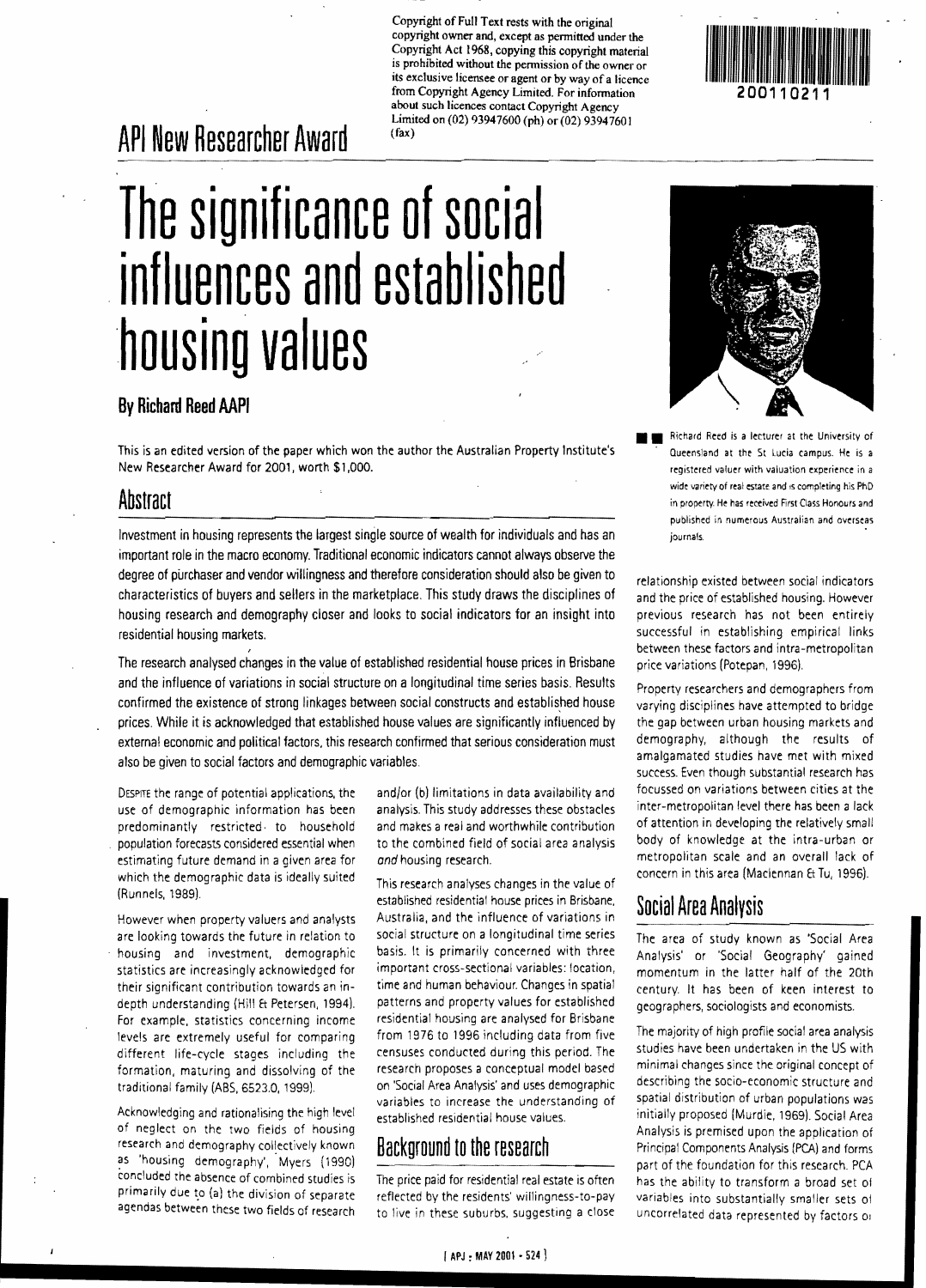

dimensions. As a statistical technique used for examining housing markets, PCA has proven its merits as an effective method for uncovering, disentangling and summarising patterns of correlations within a data set (Heikkila, 1992).

Shevky & Bell (1955) produced the first landmark Social Area Analysis study based on Los Angeles. Continuing on with this research, Murdie (1969) produced the model in Figure 1 representing the concept of· layered social dimensions or constructs and the relationship with real estate being the Physical Space. This diagram can be described as an 'Idealised spatial model of urban ecological structure and change' whereby the model concentrated upon showing how identified sodal dimensions are spatially distinguished (Murdie. 1969. p.8). Importantly the unique spatial location of each property location is retained as a central component of the model - two parcels of lands cannot have the same location or be identical.



Figure 1 - Dimensions of Formal Social-Geographic Space IMurdie. 1969. p.8)

The research by Shevky and Bell (1955) concluded three main dimensions were evident in most urban cities as follows:

- Socia-economic Status (measured by income, education, occupation type, etc.)
- **E** Family Status (measured by age, household type, marital status, etc.)
- **Ethnic Status (measured by country of** birth, other languages spoken, etc.).

This original research procedure has been duplicated numerous times and the independent studies have supported the existence of these three dimensions in Seattle, USA (Schmid & 1964); Melbourne [Jones, 1965}; Toronto (Murdie, 1969); Sunderland (Robson. 1969); and Chicago fRees, 1970).

Importantly studies into Social Area Analysis were pursued to better understand how urban

structure varied on a spatial basis and why. The model in Figure 1 indicated the content and placement of the social constructs (Economic Status, Family Status, Ethnic Status) in the upper layers were influenced by the location of the infrastructure in the bottom physical space layer. This type of model assisted planning for future urban growth although the concept rarely progressed further in relation to other variables.

# **Research design**

The conceptual model for this research is presented in Figure 2, a modification of the original Figure 1 model. The roles of the social dimensions have been reversed as indicated by the downward red arrows and Figure 2 becomes a 'top-down' model.

The emphasis is now placed upon the relationship between established house prices in the bottom layer and social dimensions in the upper layers. The impact of external factors {e.g. interest rate changes, political implications) cannot be ignored and are represented by the upward blue arrows as 'other factors:



Fig. 2 - Research Model (adopted from Fig. 1)

This research draws attention to the following questions:

- **Question 1: What changes have occurred** within the social structure of suburban Brisbane during the period 1976 to 19967
- **Question 2: What is the relationship** between social constructs and established residential housing values?

To address these research questions, a twostage approach analysed established house sale prices and demographic data in Brisbane. For the first question a Principal Components Analysis (PCA) was conducted identifying social dimensions from five censuses conducted in Brisbane between 1976 and 1996 (inclusive).

# **API New Researcher Award**

To address the second question a Multiple Regression Analysis (MRA) was undertaken and regressed the factor scores from the PCA (as independent variables) against established residential house prices (dependent variable].

The analysis was restricted to sales of established residential houses and limited to improved properties with total land area not exceeding 2000m<sup>2</sup> located in suburban Brisbane. This limitation excluded properties such as rural-residential where the land was the significant component of the overall property value. Furthermore only suburbs which had reached advanced urbanisation were retained therefore decreasing the impact of vacant land supply. The house sales data was sourced from the Department of Natural Resources and the Real Estate Institute of Queensland. The census data was sourced from the Australian Bureau of Statistics.

### **Analysis**

#### Stage One - Principal Components Analysis

The initial stage of this analysis was limited to census variables and used PCA to assemble social constructs based on Figures 1 and 2. Up to 49 demographic variables were sourced from five censuses conducted between 1976 and 1996 by the Australian Bureau of Statistics. A small number of factors were retained and those showing significant loadings on selected variables were allocated names. For example. Family Status was associated with variables including household status; Socio-economic Status, related to income and education variables.

The factors from each census were assembled in descending order according to their ability to explain variations in the data set. The total number of suburbs included in the analysis gradually increased over the time series as new suburbs were added.

A notable aspect of Table 1 is Family Status listed as the first factor and accounting for the largest variance, with Socio-economic Status clearly the second factor. The balance of the factors highlighted demographic changes that occurred over this 20-year period. The significance of age factors was evident in each census. The existence of Ethnic Status in the 1986. 1991 and 1996 censuses generally supported the original Shevky and Bell (1955) concept of three original dimensions, although Ethnic Status is dearly not as strong as the first and second factors.

Allowances should be made for the lagged urbanisation of Brisbane in contrast to Los Angeles, appearing to lag about 40 years. The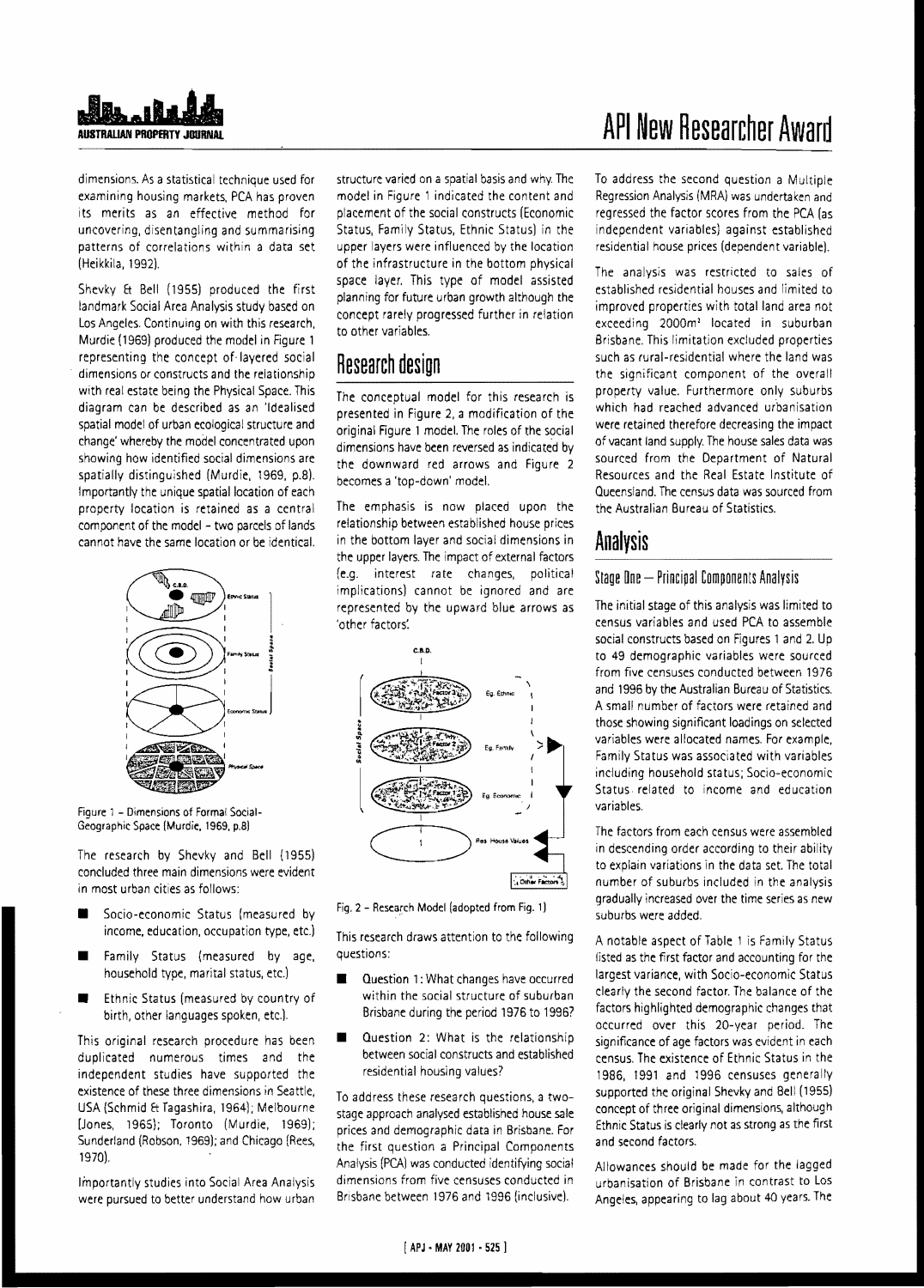|                      | 1976           | 1981<br>ä,       | 1986             | 1991                     | 1996             |
|----------------------|----------------|------------------|------------------|--------------------------|------------------|
| <b>Total Suburbs</b> | 98             | 120              | 121              | 121                      | 123              |
| <b>Factor 1</b>      | Family         | Family           | Family           | Family                   | Family           |
| <b>Factor 2</b>      | Socio-economic | Socio-economic   | Socio-economic   | Socio-economic           | Socio-economic   |
| Factor 3             | Age            | Older Generation | Ethnic           | Ethnic                   | Employment       |
| <b>Factor 4</b>      | Χ              | Middle Age       | . Age            | Middle Age               | Older Generation |
| <b>Factor 5</b>      | Χ              | χ                | χ                | <b>Employment Tenure</b> | Χ                |
| Factor 6             | Χ              | χ                | Χ                | Income                   | Occupation       |
| Factor 7             | χ              | χ                | Χ                | Χ                        | Ethnic           |
| Factor 8             | χ              | $\cdot$ X        | Χ                | Χ                        | Χ                |
| Factor 9             | χ              |                  | Χ                | χ                        | Χ                |
| Factor 10            | χ              |                  | Older Generation | Χ                        |                  |
| Factor 11            |                |                  | Χ                | χ                        |                  |
| Factor 12            |                |                  |                  | Χ                        |                  |

Table 1 - Results of 1976-1996 Principal Components Analysis ('X' denotes factor exists but is unnamed)

remaining factors in Table 1 are closely connected to employment. occupation and income.

#### Stape Two - Multiple Regression Analysis

The original factors from the PCA were retained as factor scores and then entered into a stepwise Multiple Regression Analysis as independent uncorrelated variables. The median value of established housing for each suburb was also entered for each census year as the dependent variable. The factor scores were then regressed against established house prices with the results presented in Table 2. Only factors with significant contributions to the models were retained.

The regression analysis indicated social dimensions were associated with approximately 75% of the variation in median house prices between suburbs, rising to nearly 80% for 1996. Although Family Status was confirmed the number *one* factor in the PCA due to the lifecycle influence in most suburbs, its level of importance in the MRA diminished significantly in relation to house prices. This could be attributed to various factors including:

- changing social landscape in the last fifteen years with increases in sole person and single parent households
- sharp decreases in fertility rates and wider acceptance of childless families
- moving away from the 'typical' household incorporating a married couple and children.

The results presented in Table 2 clearly support the increasing role of Socio-economic Status in each census year. Suburbs with higher rankings in sorio-economic status exhibited a strong positive correlation with house prices.

From 1981 the significance of the 'age' variable in society is evident being supported by the Older Generation, Middle Age and Age factors. Employment, Income and Occupation are all directty associated with household income and provided one-off contributions to the models in specific years. The remaining unnamed factors were acknowledged for their contribution to each model but were not interpreted due to inconsistent loadings on individual demographic variables.

## **Research findings**

Following the data analysis each research question can be addressed. Although consideration must always be given to externalities or other factors as indicated in Figure 2, it has been demonstrated that a relationship exists between established house values and social constructs or dimensions. These constructs have been in a continual state of change in response to variations in household composition and society at large.

Question One: What changes have occurred within the social structure of suburban Brisbane during the period 1976 to 1996?

The dimension described as Family Status represented the largest proportion of variation in Brisbane suburbs and is clearly evident in all five censuses following the Principal

Components Analysis. Concentrating on lifecycle criteria such as general age brackets and marital status, this construct is a viable means of distinguishing between selected suburban areas. Unless the lifecycle process alters significantly, Family Status should remain an important dimension in future research.

Socio-economic Status has been confirmed as the second important factor with the demographic variable of financial income with close ties to housing affordability. There is substantial evidence of Family Status and Socio-economic Status existing as social constructs in Brisbane between 1976 and 1996, lending strong support to the Social Area Analysis theory of Shevky and Bell (1955).

The only contention lies with the third dimension of Ethnic Status which was not clearly represented as the third factor. Nevertheless, Ethnic Status was confirmed in some format for 1986, 1991 and 1996. Possibly the high multi-culture nature of Australia resulted in a large proportion of residents from overseas evenly distributed throughout Brisbane which lessened the significance of this construct using Social Area Analysis.

Question Two: Relationship between social constructs and established residential house values

After entering the social dimensions {representing demographic variables) as independent variables into the Multiple Regression Analysis, approximately 750/0 of variation in house prices could be explained. This result was consistent for all five censuses,